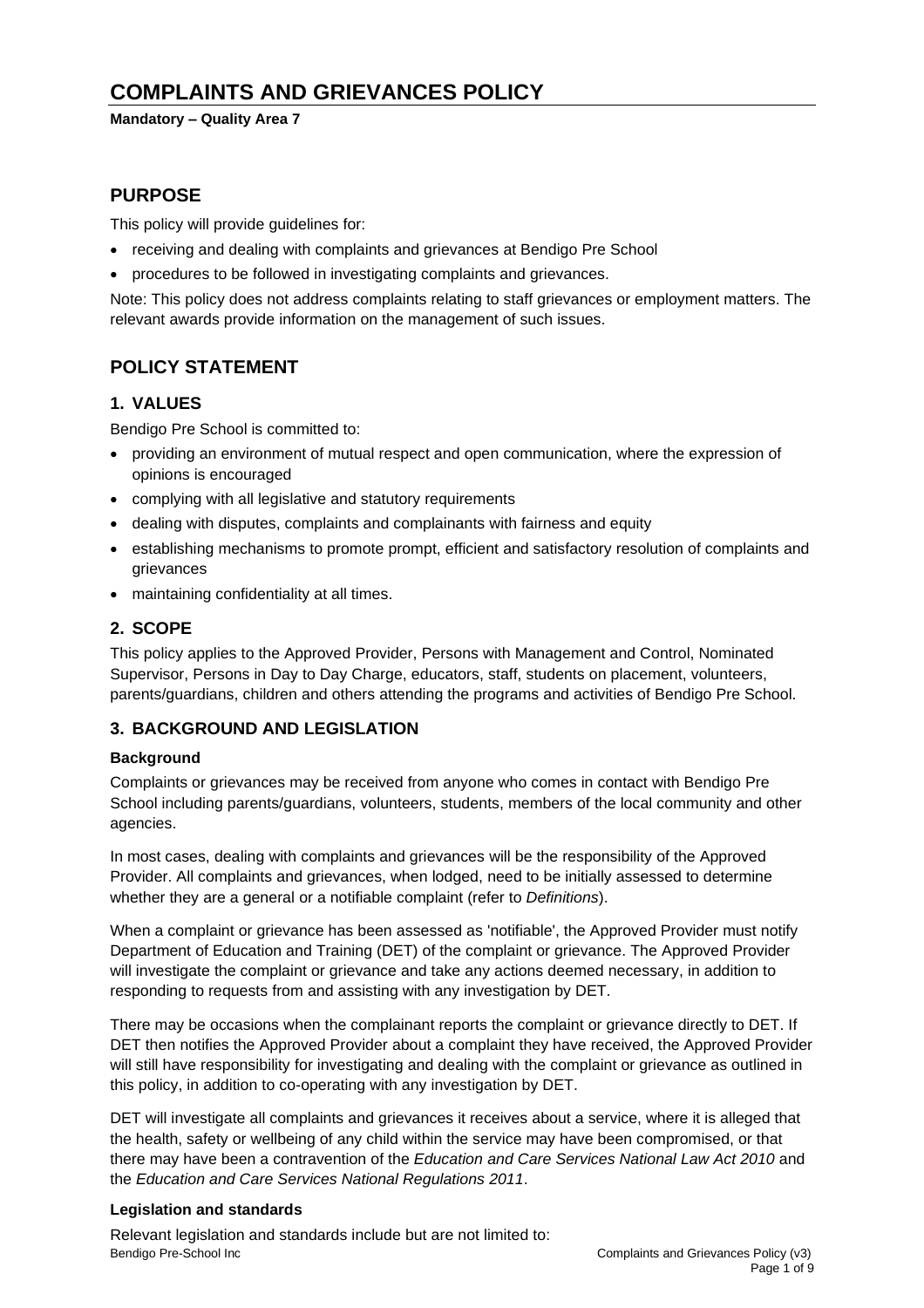- *Charter of Human Rights and Responsibilities Act 2006 (Vic)*
- *Children, Youth and Families Act 2005* (Vic)
- *Education and Care Services National Law Act 2010*: Section 174(2)(b)
- *Education and Care Services National Regulations 2011*: Regulations 168(2)(o) and 176(2)(b)
- *Information Privacy Act 2000* (Vic)
- *National Quality Standard*, Quality Area 7: Governance and Leadership
- *Privacy Act 1988* (Cth)
- *Privacy Regulations 2013*(Cth)

The most current amendments to listed legislation can be found at:

- Victorian Legislation Victorian Law Today: <http://www.legislation.vic.gov.au/>
- Commonwealth Legislation ComLaw: <http://www.comlaw.gov.au/>

## **4. DEFINITIONS**

The terms defined in this section relate specifically to this policy. For commonly used terms e.g. Approved Provider, Nominated Supervisor, Regulatory Authority etc. refer to the *General Definitions* section of this manual.

**Complaint:** (In relation to this policy) a complaint is defined as an issue of a minor nature that can be resolved promptly or within 24 hours, and does not require a detailed investigation. Complaints include an expression of displeasure, such as poor service, and any verbal or written complaint directly related to the service (including general and notifiable complaints).

Complaints do not include staff, industrial or employment matters, occupational health and safety matters (unless related to the safety of the children) and issues related to the legal business entity, such as the incorporated association or co-operative.

**Complaints and Grievances Register:** (In relation to this policy) records information about complaints and grievances received at the service, together with a record of the outcomes. This register must be kept in a secure file, accessible only to educators and Responsible Persons at the service. The register can provide valuable information to the Approved Provider on meeting the needs of children and families at the service.

**Dispute resolution procedure:** The method used to resolve complaints, disputes or matters of concern through an agreed resolution process.

**General complaint:** A general complaint may address any aspect of the service e.g. a lost clothing item or the service's fees. Services do not have to inform DET, but the complaint must be dealt with as soon as is practicable to avoid escalation of the issue.

**Grievance:** A grievance is a formal statement of complaint that cannot be addressed immediately and involves matters of a more serious nature e.g. the service is in breach of a policy or the service did not meet the care expectations of a family.

**Mediator:** A person (neutral party) who attempts to reconcile differences between disputants.

**Mediation:** An attempt to bring about a peaceful settlement or compromise between disputants through the objective intervention of a neutral party.

**Notifiable complaint:** A complaint that alleges a breach of the Act or Regulation, or alleges that the health, safety or wellbeing of a child at the service may have been compromised. Any complaint of this nature must be reported by the Approved Provider to the secretary of DET within 24 hours of the complaint being made (Section 174(2) (b), Regulation 176(2) (b)). If the Approved Provider is unsure whether the matter is a notifiable complaint, it is good practice to contact DET for confirmation. Written reports to DET must include:

- details of the event or incident
- the name of the person who initially made the complaint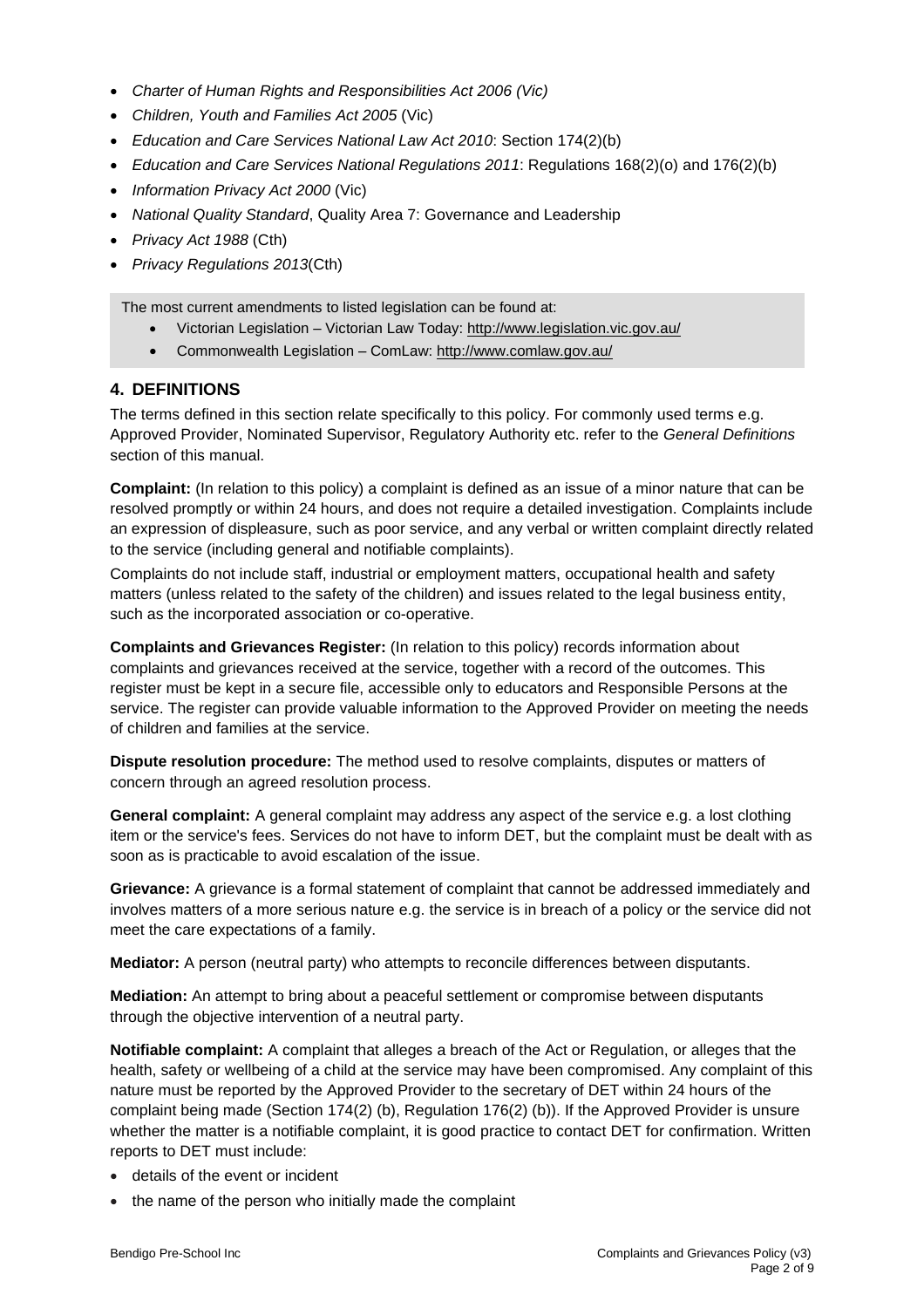- if appropriate, the name of the child concerned and the condition of the child, including a medical or incident report (where relevant)
- contact details of a nominated member of the Grievances Subcommittee/investigator
- any other relevant information.

Written notification of notifiable complaints must be submitted using the appropriate forms, which can be found on the ACECQA website: [www.acecqa.gov.au](http://www.acecqa.gov.au/) or submitted via ACECQA's online portal NQA-ITS

**Serious incident:** An incident resulting in the death of a child, or an injury, trauma or illness for which the attention of a registered medical practitioner, emergency services or hospital is sought or should have been sought. This also includes an incident in which a child appears to be missing, cannot be accounted for, is removed from the service in contravention of the Regulations or is mistakenly locked in/out of the service premises (Regulation 12). A serious incident should be documented in an *Incident, Injury, Trauma and Illness Record* (sample form available on the ACECQA website) as soon as possible and within 24 hours of the incident. The Regulatory Authority (DET) must be notified within 24 hours of a serious incident occurring at the service (Regulation 176(2) (a)). Records are required to be retained for the periods specified in Regulation 183.

## **5. SOURCES AND RELATED POLICIES**

## **Sources**

- ACECQA: [www.acecqa.gov.au](http://www.acecqa.gov.au/)
- Department of Education and Training (DET) Regional Office details are available under 'Contact Us' on the DEECD website: [www.education.vic.gov.au](http://www.education.vic.gov.au/)
- ELAA *Early Childhood Management Manual:* [www.elaa.org.au](http://www.elaa.org.au/)
- *The Kindergarten Guide* (Department of Education and Early Childhood Development) is available under *early childhood / service providers on the DET website:* [www.education.vic.gov.au](http://www.education.vic.gov.au/)

## **Service policies**

- *Code of Conduct Policy*
- *Incident, Injury, Trauma and Illness Policy*
- *Inclusion and Equity Policy*
- *Interactions with Children Policy*
- *Privacy and Confidentiality Policy*
- *Staffing Policy*

# **PROCEDURES**

## **The Approved Provider or Persons with Management and Control is responsible for:**

- being familiar with the *Education and Care Services National Law Act 2010* and the *Education and Care Services National Regulations 2011*, service policies and constitution, and complaints and grievances policy and procedures
- identifying, preventing and addressing potential concerns before they become formal complaints/grievances
- ensuring that the name and telephone number of the Responsible Person (refer to *Staffing Policy*) to whom complaints and grievances may be addressed are displayed prominently at the main entrance of the service (Regulation173(2)b))
- ensuring that the address and telephone number of the Authorised Officer at the DET regional office are displayed prominently at the main entrance of the service (Regulation 173(2)(e))
- advising parents/guardians and any other new members of [Service Name] of the complaints and grievances policy and procedures upon enrolment
- ensuring that this policy is available for inspection at the service at all times (Regulation 171)
- being aware of, and committed to, the principles of communicating and sharing information with service employees, members and volunteers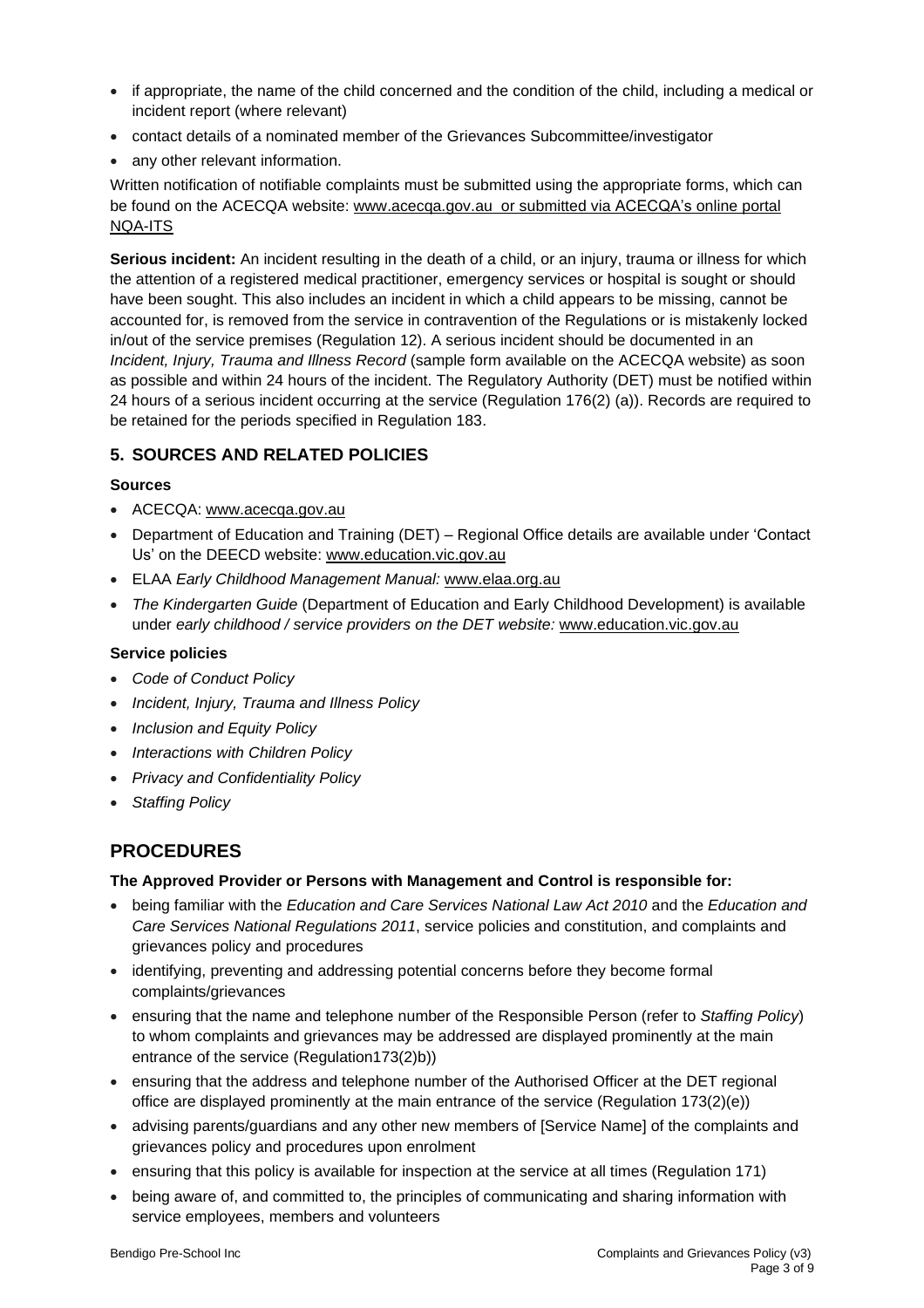- responding to all complaints and grievances in the most appropriate manner and at the earliest opportunity
- treating all complainants fairly and equitably
- providing a *Complaints and Grievances Register* (refer to *Definitions*) and ensuring that staff record complaints and grievances along with outcomes
- complying with the service's *Privacy and Confidentiality Policy* and maintaining confidentiality at all times (Regulations 181, 183)
- establishing a Grievances Subcommittee or appointing an investigator to investigate and resolve grievances (refer to Attachment 1 – Sample terms of reference for a Grievances Subcommittee/investigator)
- referring notifiable complaints (refer to *Definitions*), grievances (refer to *Definitions*) or complaints that are unable to be resolved appropriately and in a timely manner to the Grievances Subcommittee/investigator
- informing DET in writing within 24 hours of receiving a notifiable complaint (refer to *Definitions*) (Act 174(4), Regulation 176(2)(b))
- receiving recommendations from the Grievances Subcommittee/investigator and taking appropriate action.

## **The Nominated Supervisor, Persons in Day to Day Charge, educators and other staff are responsible for:**

- responding to and resolving issues as they arise where practicable
- maintaining professionalism and integrity at all times
- discussing minor complaints directly with the party involved as a first step towards resolution (the parties are encouraged to discuss the matter professionally and openly work together to achieve a desired outcome)
- informing complainants of the service's *Complaints and Grievances Policy*
- recording all complaints and grievances in the *Complaints and Grievances Register* (refer to *Definitions*)
- notifying the Approved Provider if the complaint escalates and becomes a grievance (refer to *Definitions*), is a notifiable complaint (refer to *Definitions*) or is unable to be resolved appropriately in a timely manner
- providing information as requested by the Approved Provider e.g. written reports relating to the grievance
- complying with the service's *Privacy and Confidentiality Policy* and maintaining confidentiality at all times (Regulations 181, 183)
- working co-operatively with the Approved Provider and DET in any investigations related to grievances about Bendigo Pre School, its programs or staff.

## **Parents/guardians are responsible for:**

- raising a complaint directly with the person involved, in an attempt to resolve the matter without recourse to the complaints and grievances procedures
- communicating (preferably in writing) any concerns relating to the management or operation of the service as soon as is practicable
- raising any unresolved issues or serious concerns directly with the Approved Provider, via the Nominated Supervisor/educator or through the Grievances Subcommittee/investigator
- maintaining complete confidentiality at all times
- co-operating with requests to meet with the Grievances Subcommittee and/or provide relevant information when requested in relation to complaints and grievances.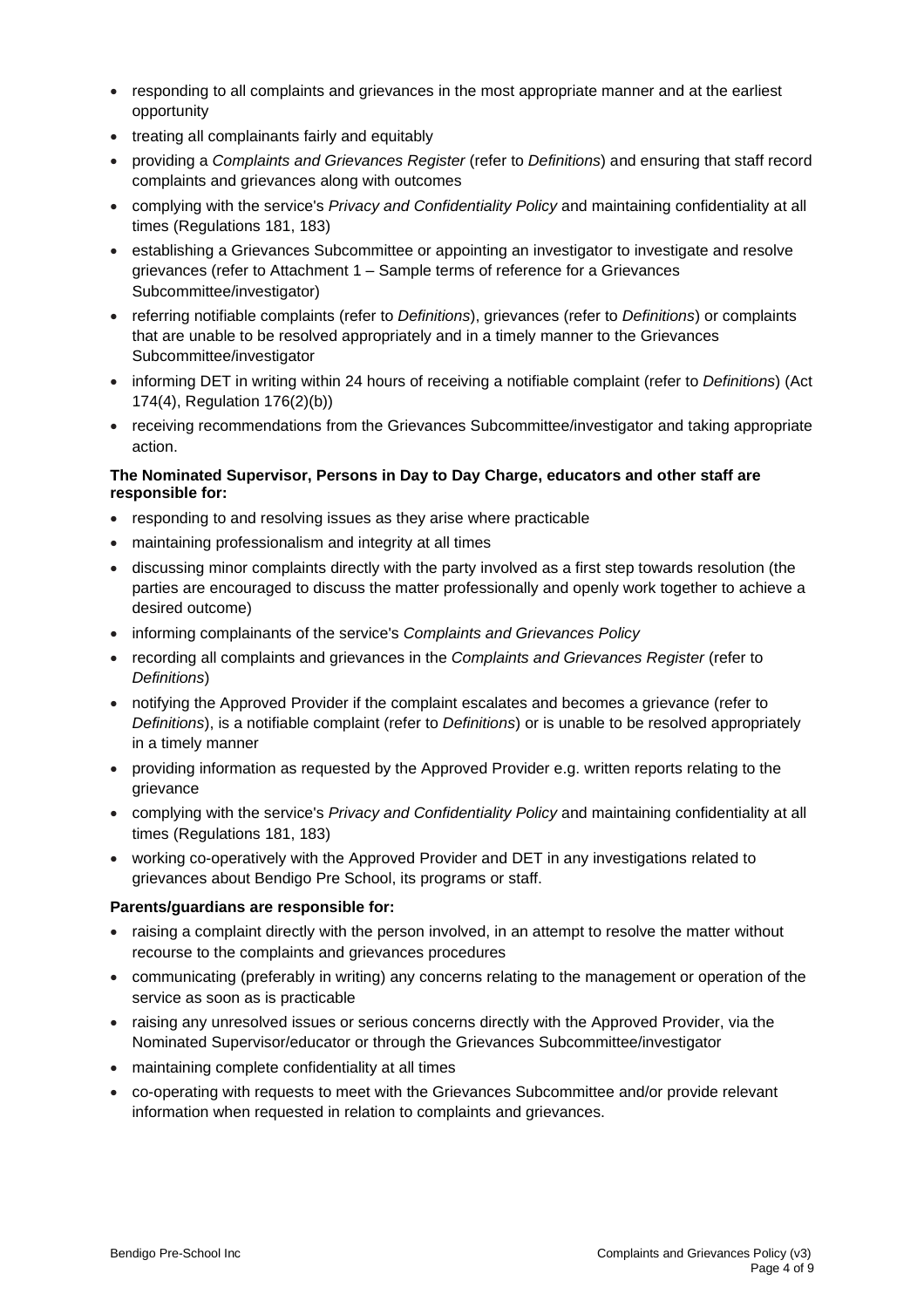**Volunteers and students, while at the service, are responsible for following this policy and its procedures.**

# **EVALUATION**

In order to assess whether the values and purposes of the policy have been achieved, the Approved Provider will:

- regularly seek feedback from everyone affected by the policy regarding its effectiveness
- monitor complaints and grievances as recorded in the *Complaints and Grievances Register* to assess whether satisfactory resolutions have been achieved
- review the effectiveness of the policy and procedures to ensure that all complaints have been dealt with in a fair and timely manner
- keep the policy up to date with current legislation, research, policy and best practice
- revise the policy and procedures as part of the service's policy review cycle, or as required
- notify parents/guardians at least 14 days before making any changes to this policy or its procedures.

# **ATTACHMENTS**

- Attachment 1: Sample terms of reference for a Grievances Subcommittee/investigator
- Attachment 2: Dealing with complaints and grievances

# **AUTHORISATION**

This policy was adopted by the Approved Provider of Bendigo Pre School on 13/10/2020.

# **REVIEW DATE:** OCTOBER 2022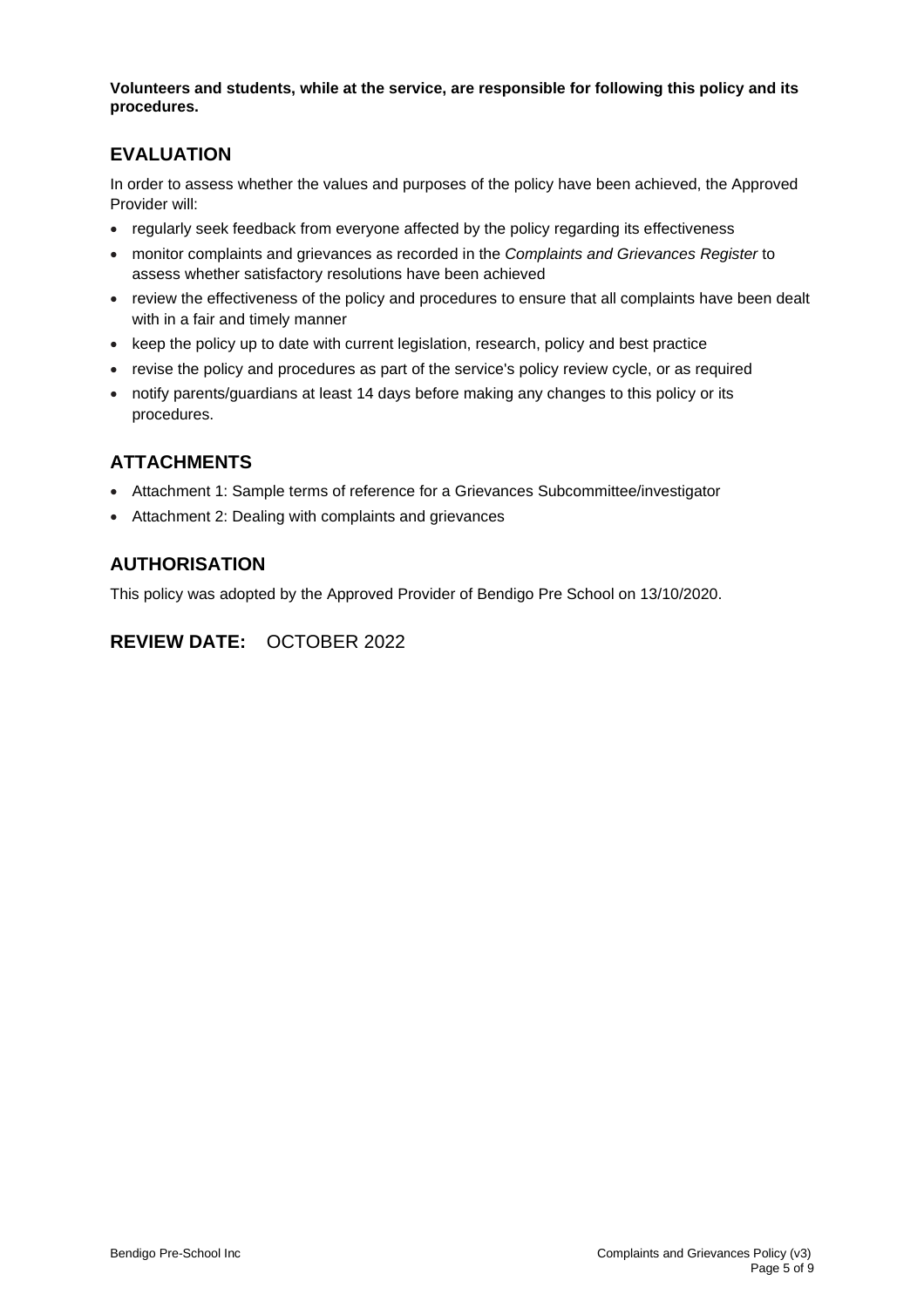# **ATTACHMENT 1 Sample terms of reference for a Grievances Subcommittee/investigator**

DATE ESTABLISHED: [Date]

## **PURPOSE**

#### [Choose one that is appropriate]

- A Grievances Subcommittee has been established by the Approved Provider of Bendigo Pre School to investigate and resolve grievances lodged with Bendigo Pre School.
- An investigator/panel of investigators has been appointed by the Approved Provider of Bendigo Pre School to investigate and resolve grievances lodged with Bendigo Pre School.

## **MEMBERSHIP**

#### [If a Grievances Subcommittee is established]

Three people are nominated by the Approved Provider, and membership must include a minimum of one Responsible Person (refer to *Definitions*).

#### [If an investigator or a panel of investigators is appointed]

[Specify the membership.]

#### **TIME PERIOD NOMINATED**

The Grievances Subcommittee/investigator shall be appointed for *finsert time frame e.g.* one year].

## **MEETING REQUIREMENTS**

The subcommittee convenor/investigator is responsible for organising meetings as soon as is practicable after receiving a complaint or grievance.

#### **DECISION-MAKING AUTHORITY**

The subcommittee/investigator is required to fulfil only those tasks and functions as outlined in these terms of reference.

The Approved Provider may decide to alter the decision-making authority of the subcommittee/investigator at any time.

## **BUDGET ALLOCATION**

All expenditure to be incurred by the subcommittee/investigator must be approved by the Approved Provider. A request in writing must be submitted by the subcommittee/investigator.

## **REPORTING REQUIREMENTS OF THE COMMITTEE**

- The subcommittee/investigator is required to keep minutes of all meetings held. These are to be kept in a secure file.
- The convenor is required to present a written report to the Approved Provider about the grievance, ensuring that privacy and confidentiality are maintained according to the service's *Privacy and Confidentiality Policy*.

## **TASKS AND FUNCTIONS OF THE GRIEVANCES SUBCOMMITTEE/INVESTIGATOR**

- Responding to complaints in a timely manner
- Investigating all complaints received in a discreet and responsible manner
- Implementing the procedures outlined in Attachment 2 Dealing with complaints and grievances
- Acting fairly and equitably, and maintaining confidentiality at all times
- Informing the Approved Provider if a complaint is assessed as notifiable
- Keeping the Approved Provider informed about complaints that have been received and the outcomes of investigations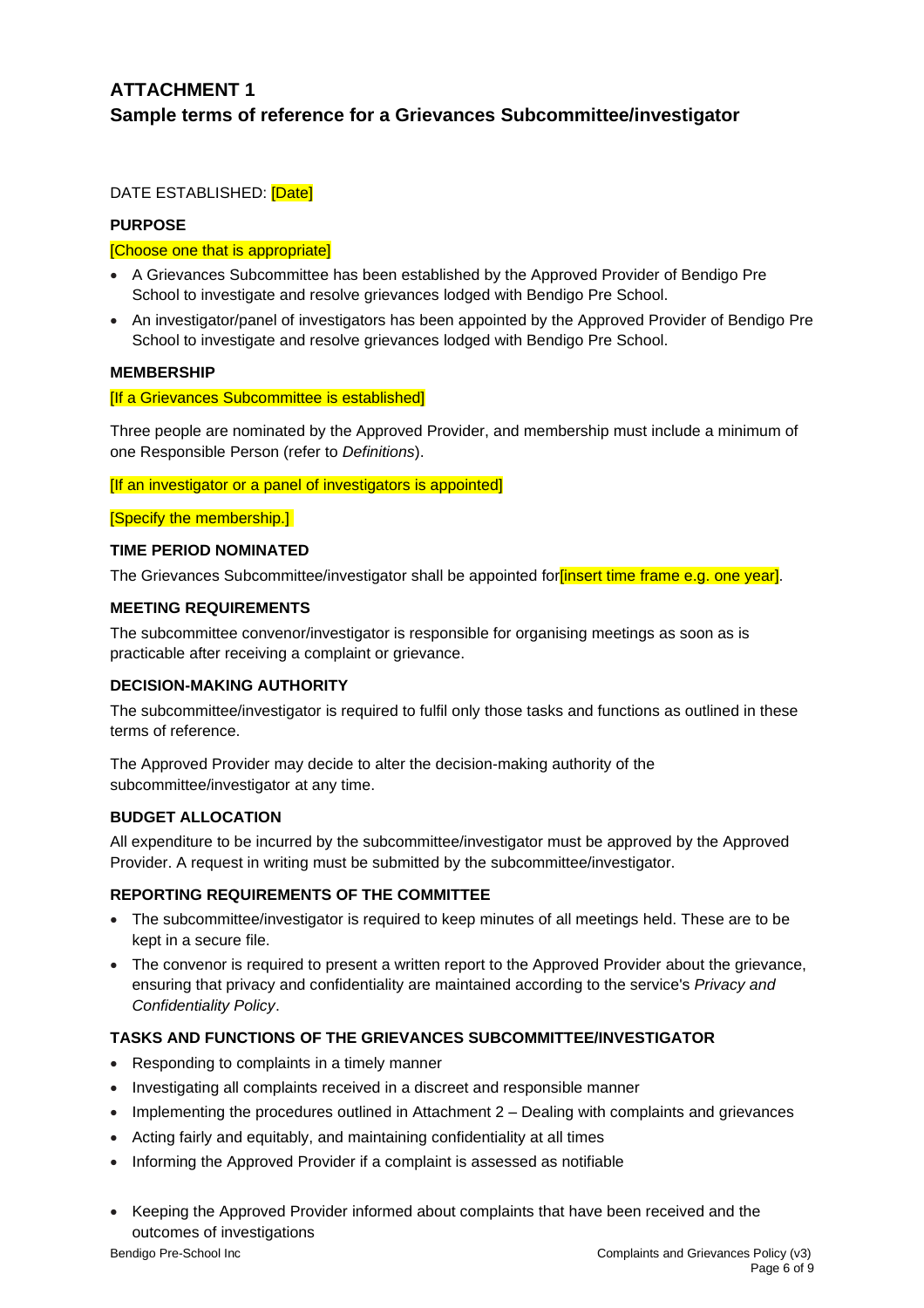- Providing the Approved Provider with recommendations for action
- Ensuring decisions are based on the evidence that has been gathered
- Reviewing the terms of reference of the Grievances Subcommittee/investigator at commencement and on completion of their term. Suggestions for alterations are to be presented to and approved by the Approved Provider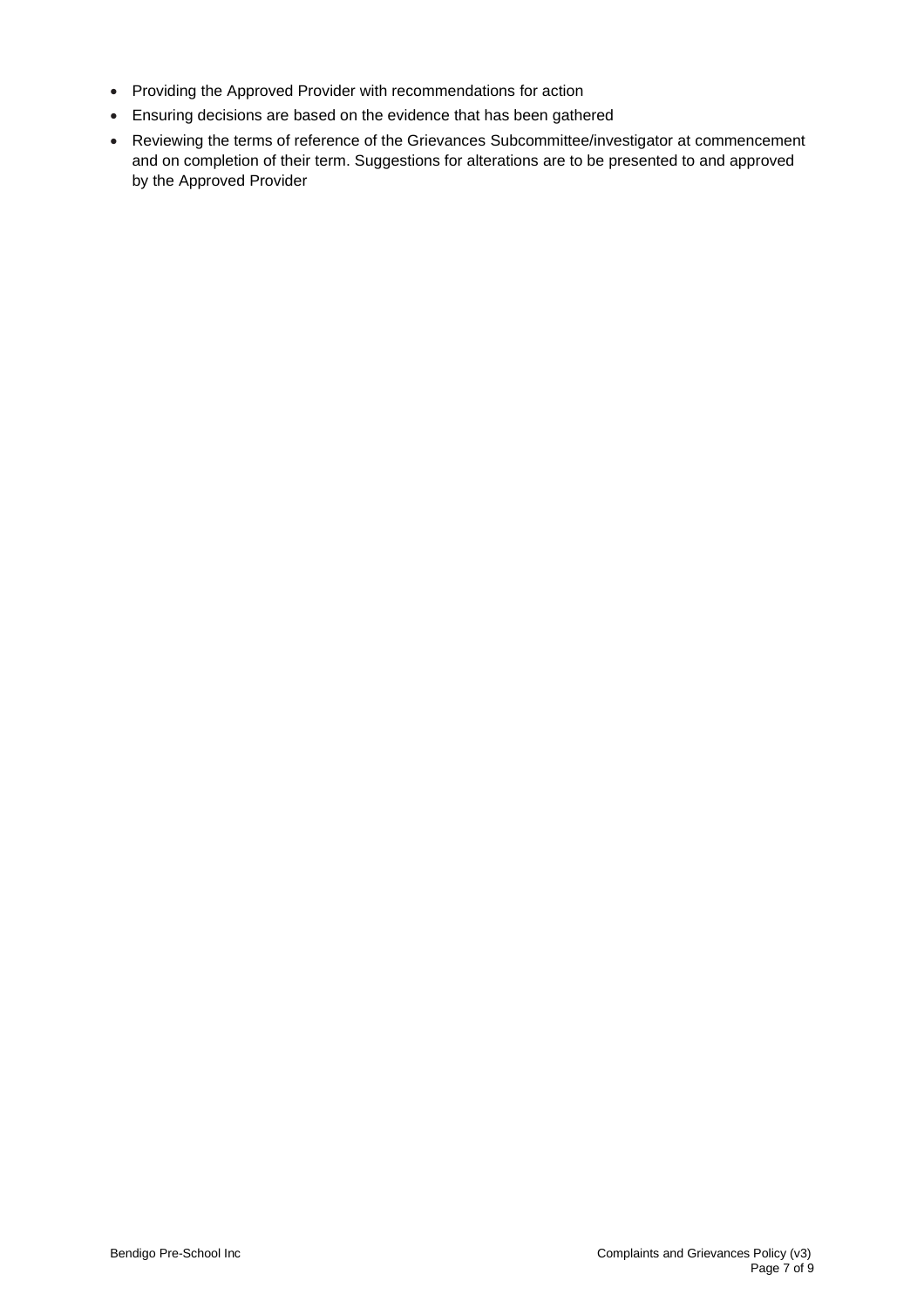# **ATTACHMENT 2 Dealing with complaints and grievances**

## **DEALING WITH A COMPLAINT**

When a complaint is received, the person to whom the complaint is addressed will:

- inform the complainant of the service's *Complaints and Grievances Policy*
- encourage the complainant to resolve the complaint with the person directly, or to submit their complaint in writing
- enter the complaint in the *Complaints and Grievances Register* (refer to *Definitions*) together with the outcome
- comply with the service's *Privacy and Confidentiality Policy* with regard to all meetings/discussions in relation to a complaint
- inform the Approved Provider if the complaint escalates and becomes a grievance (refer to *Definitions*), a notifiable complaint (refer to *Definitions*) or is unable to be resolved appropriately in a timely manner.

## **DEALING WITH A GRIEVANCE**

When a formal complaint or grievance is lodged with the service:

- the staff member receiving the formal complaint or grievance will record all relevant details regarding the grievance in the *Complaints and Grievances Register* (refer to *Definitions*) and immediately inform the Approved Provider
- the Approved Provider must inform the service's Grievances Subcommittee, if there is one, or appoint an investigator(s) to investigate the grievance
- the Grievances Subcommittee/investigator will assess the grievance to determine if it is a notifiable grievance (refer to *Definitions*)
- if the grievance is notifiable, the Approved Provider will be responsible for notifying DET. This must be in writing within 24 hours of receiving the complaint (Regulation 176(2)(b))
- the written report to DET needs to be submitted using the appropriate forms from ACECQA and will include:
	- − details of the event or incident
	- − the name of the person who initially made the complaint
	- − if appropriate, the name of the child concerned and the condition of the child, including a medical or incident report (where relevant)
	- − contact details of a nominated member of the Grievances Subcommittee/investigator
	- − any other relevant information
- if the Approved Provider is unsure if the complaint is a notifiable complaint, it is good practice to contact DET for confirmation.

## **GRIEVANCES SUBCOMMITTEE/INVESTIGATOR RESPONSIBILITIES AND PROCEDURES**

In the event of a grievance being lodged, the Grievances Subcommittee/investigator will:

- convene as soon as possible to deal with the grievance in a timely manner
- disclose any conflict of interest relating to any member of the subcommittee/panel of investigators. Such members must stand aside from the investigation and subsequent processes
- consider the nature and the details of the grievance
- identify which service policies (if any) the grievance involves
- inform the Approved Provider if their involvement is required under any other service policies
- if the grievance is a notifiable complaint (refer to *Definitions*), inform the complainant of the requirements to notify DET of the grievance and explain the role that DET may take in investigating the complaint